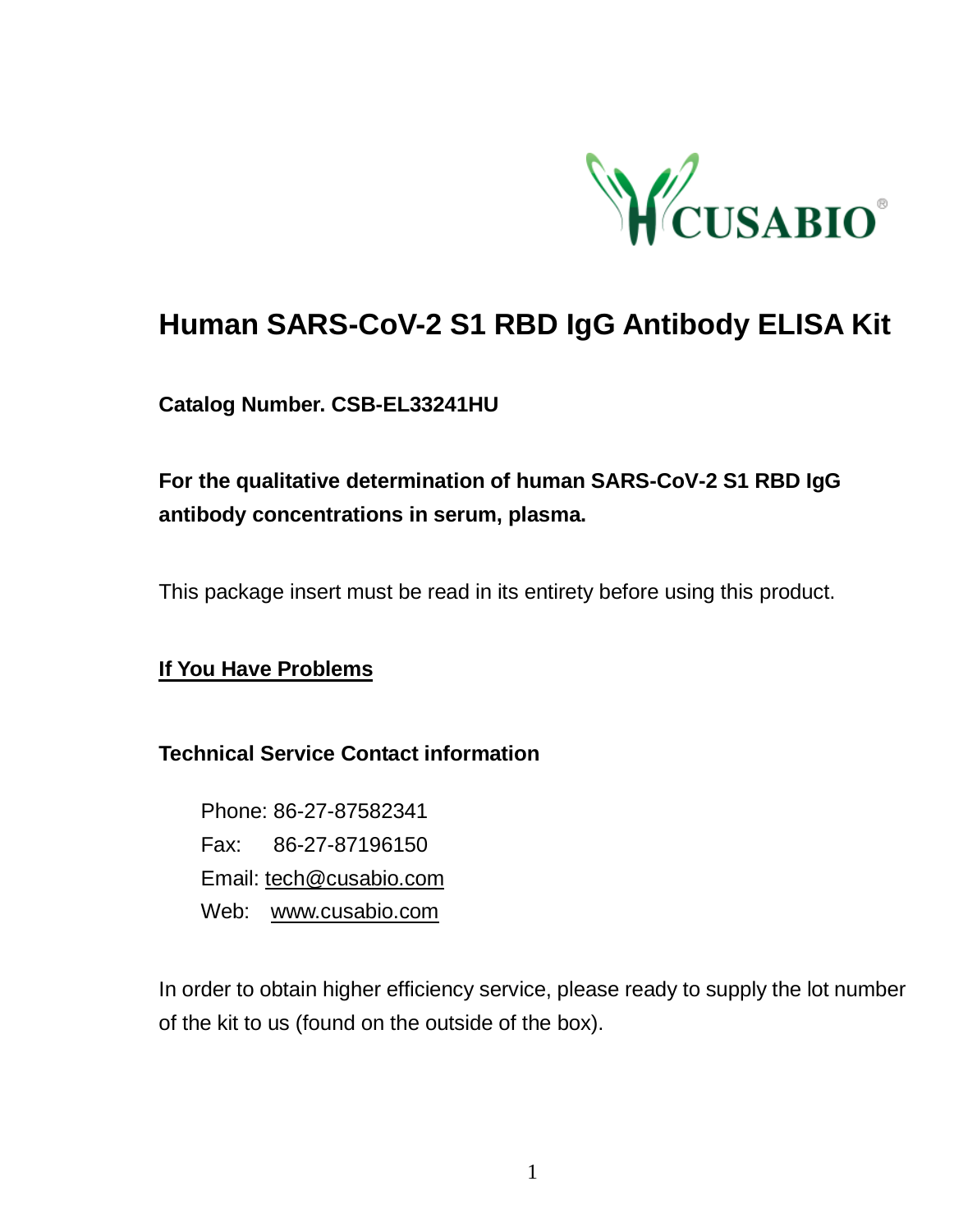## **PRINCIPLE OF THE ASSAY**

This assay employs the qualitative enzyme immunoassay technique.

The microtiter plate provided in this kit has been pre-coated with human SARS-CoV-2 S1 RBD. Samples are pipetted into the wells with anti-human IgG conjugated Horseradish Peroxidase (HRP). Any antibodies specific for the antigen present will bind to the pre-coated antigen. Following a wash to remove any unbound reagent, a substrate solution is added to the wells and color develops in proportion to the amount of human SARS-CoV-2 S1 RBD IgG antibody bound in the initial step. The color development is stopped and the intensity of the color is measured.

### **SPECIFICITY**

This assay has high sensitivity and excellent specificity for detection of human SARS-CoV-2 S1 RBD IgG antibody. No significant cross-reactivity or interference between human SARS-CoV-2 S1 RBD IgG antibody and analogues was observed.

**Note:** Limited by current skills and knowledge, it is impossible for us to complete the cross-reactivity detection between human SARS-CoV-2 S1 RBD IgG antibody and all the analogues, therefore, cross reaction may still exist.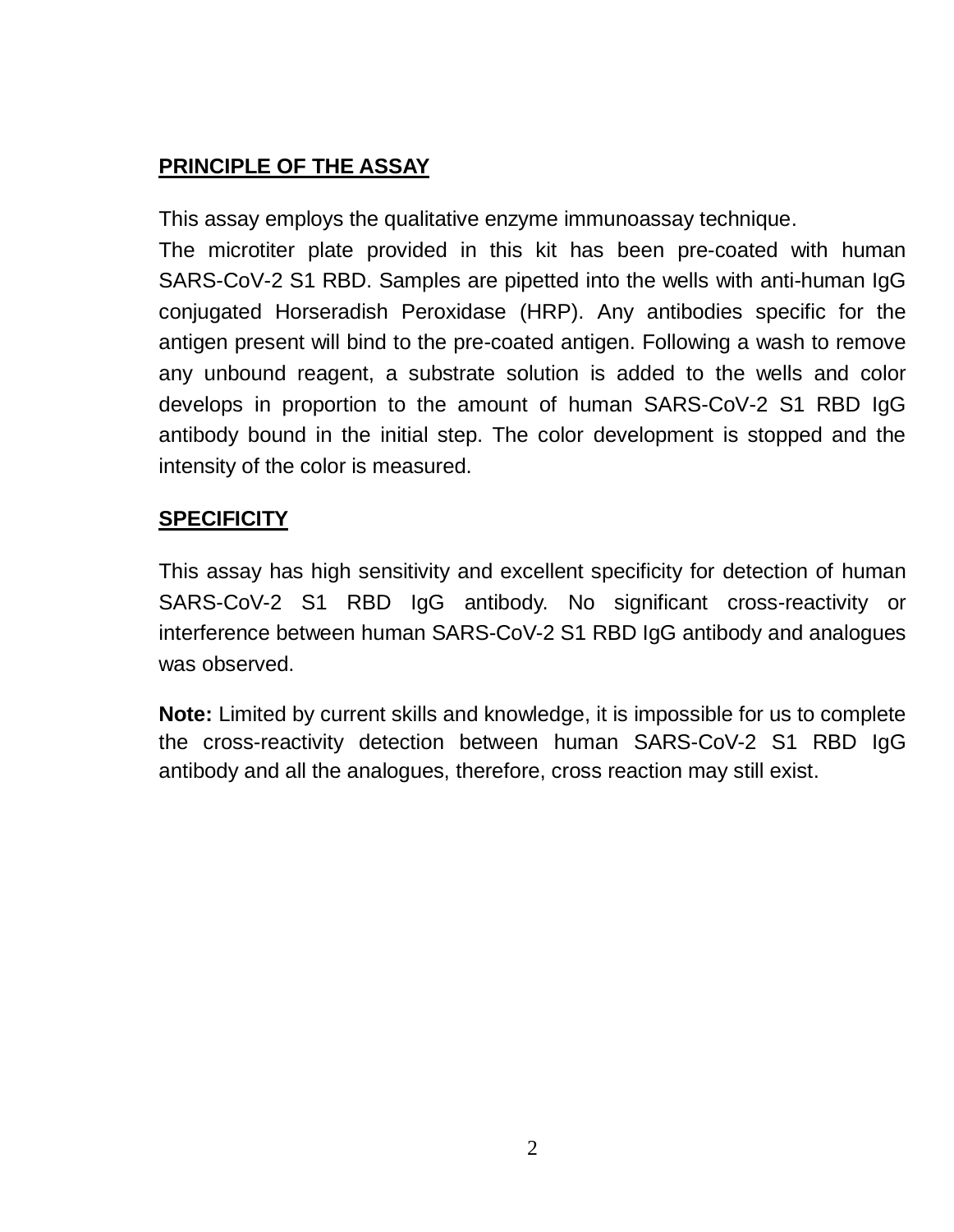### **PRECISION**

### **Intra-assay Precision (Precision within an assay): CV%<15%**

Three samples of known concentration were tested twenty times on one plate to assess.

### **Inter-assay Precision (Precision between assays): CV%<15%**

Three samples of known concentration were tested in twenty assays to assess.

### **LIMITATIONS OF THE PROCEDURE**

- **FOR RESEARCH USE ONLY. NOT FOR USE IN DIAGNOSTIC PROCEDURES.**
- The kit should not be used beyond the expiration date on the kit label.
- Do not mix or substitute reagents with those from other lots or sources.
- Any variation in operator, pipetting technique, washing technique, incubation time or temperature, and kit age can cause variation in binding.
- This assay is designed to eliminate interference by soluble receptors, binding proteins, and other factors present in biological samples. Until all factors have been tested in the Immunoassay, the possibility of interference cannot be excluded.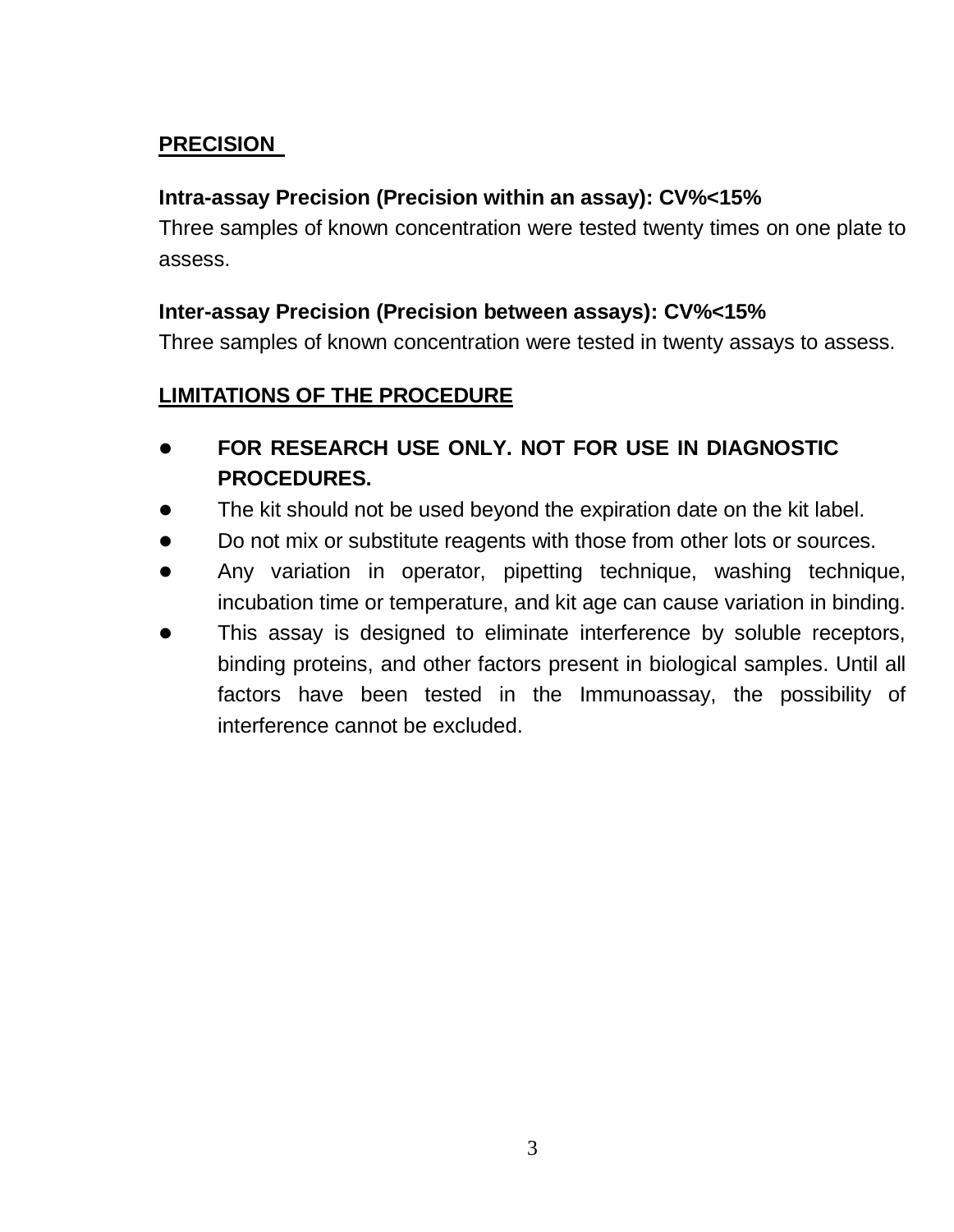## **MATERIALS PROVIDED**

| Reagents                         | Quantity          |
|----------------------------------|-------------------|
| Coated assay plate               | $1(96$ wells)     |
| <b>Negative Control</b>          | $1 \times 800$ µl |
| <b>Positive Control</b>          | $1 \times 800$ µ  |
| HRP-conjugate(100 x concentrate) | 1 x 120 µl        |
| <b>HRP-conjugate Diluent</b>     | $1 \times 20$ ml  |
| Sample Diluent                   | $2 \times 20$ ml  |
| Wash Buffer (25 x concentrate)   | $1 \times 20$ ml  |
| <b>TMB Substrate</b>             | $1 \times 10$ ml  |
| <b>Stop Solution</b>             | $1 \times 10$ ml  |
| Adhesive Strip (For 96 wells)    | 4                 |
| Instruction manual               |                   |

## **STORAGE**

| Unopened kit | Store at 2 - 8°C. Do not use the kit beyond the expiration date. |
|--------------|------------------------------------------------------------------|
| Opened kit   | May be stored for up to one month at $2 - 8^\circ$ C.            |

**\*Provided this is within the expiration date of the kit.**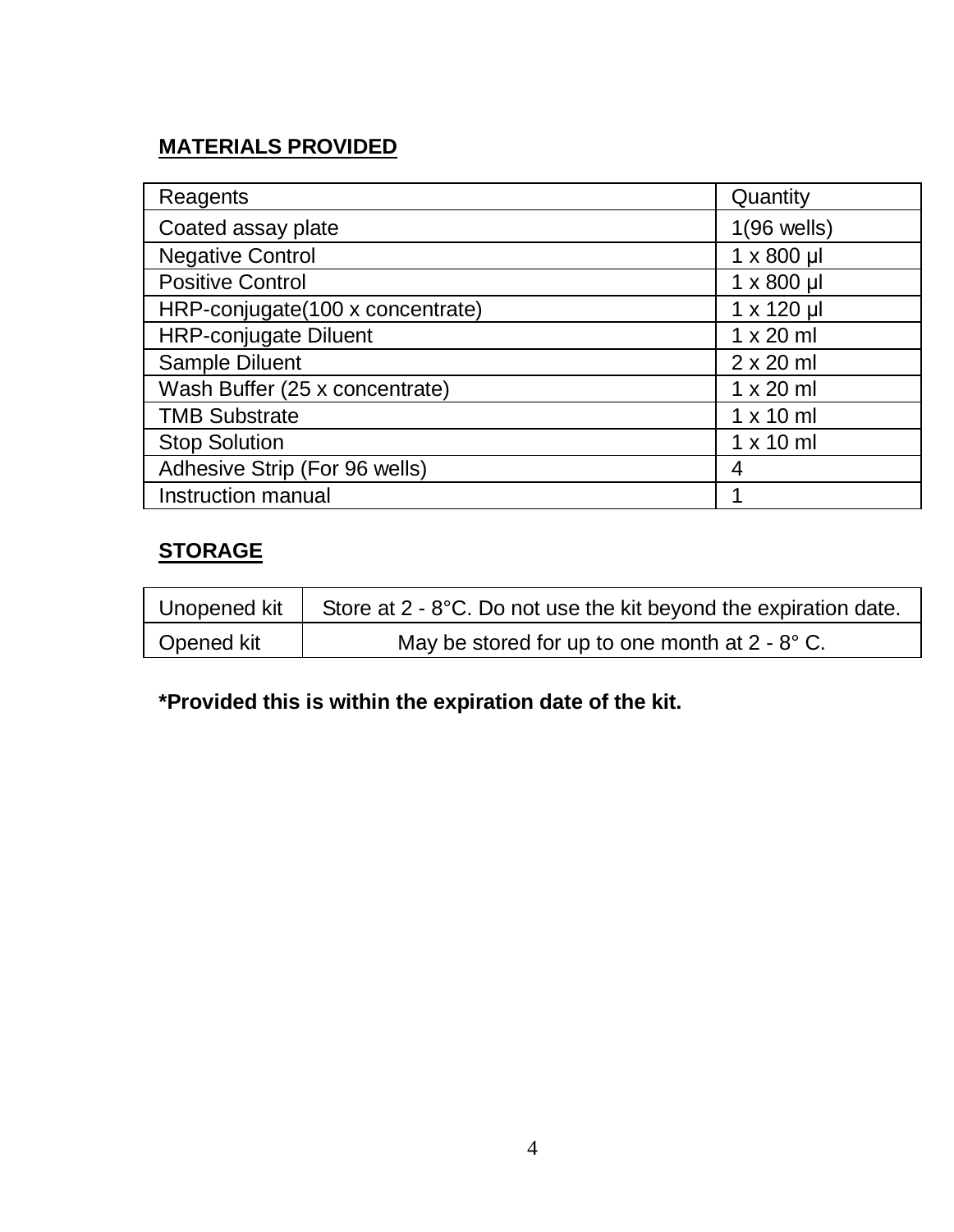### **OTHER SUPPLIES REQUIRED**

- Microplate reader capable of measuring absorbance at 450 nm, with the correction wavelength set at 540 nm or 570 nm.
- An incubator which can provide stable incubation conditions up to 37°C±0.5°C.
- Squirt bottle, manifold dispenser, or automated microplate washer.
- Absorbent paper for blotting the microtiter plate.
- **.** 100ml and 500ml graduated cylinders.
- Deionized or distilled water.
- Pipettes and pipette tips.
- Test tubes for dilution.

### **PRECAUTIONS**

The Stop Solution provided with this kit is an acid solution. Wear eye, hand, face, and clothing protection when using this material.

### **SAMPLE COLLECTION AND STORAGE**

- **Serum** Use a serum separator tube (SST) and allow samples to clot for two hours at room temperature or overnight at 4°C before centrifugation for 15 minutes at 1000 ×g. Remove serum and assay immediately or aliquot and store samples at -20°C or -80°C. Avoid repeated freeze-thaw cycles.
- **Plasma** Collect plasma using citrate, EDTA, or heparin as an anticoagulant. Centrifuge for 15 minutes at 1000 g within 30 minutes of collection. Assay immediately or aliquot and store samples at -20° C. Avoid repeated freeze-thaw cycles.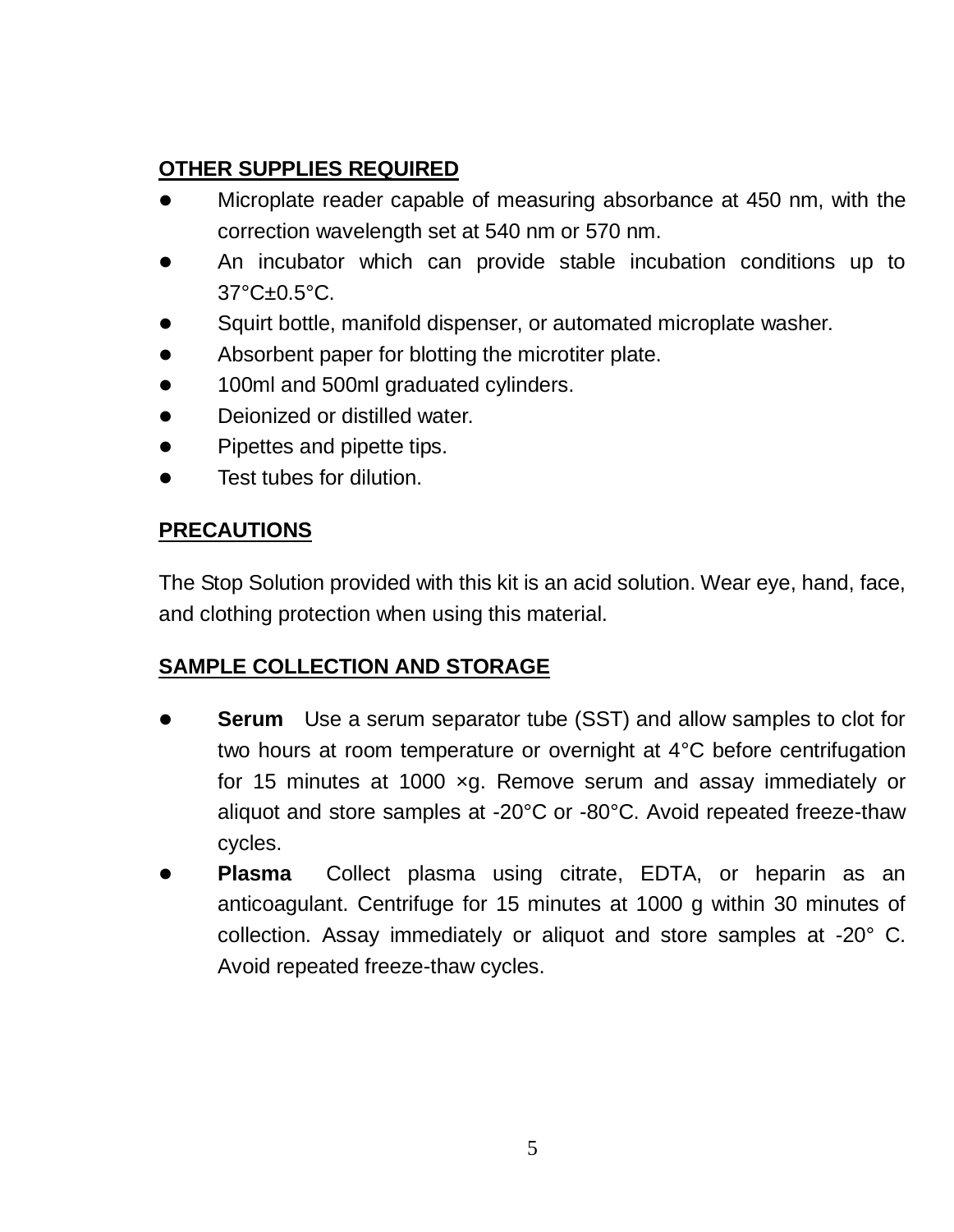### **SAMPLE PREPARATION**

Dilute the serum or plasma samples with Sample Diluent(1:100) before test. The suggested 100-fold dilution can be achieved by adding 10μl sample to 40μl of Sample Diluent. Complete the 100-fold dilution by adding 15μl of this solution to 285μl of Sample Diluent.

### **Note:**

- 1. CUSABIO is only responsible for the kit itself, but not for the samples consumed during the assay. The user should calculate the possible amount of the samples used in the whole test. Please reserve sufficient samples in advance.
- 2. Samples to be used within 5 days may be stored at 2-8°C, otherwise samples must be stored at -20°C (≤1month) or -80°C (≤2month) to avoid loss of bioactivity and contamination.
- 3. Grossly hemolyzed samples are not suitable for use in this assay.
- 4. If the samples are not indicated in the manual, a preliminary experiment to determine the validity of the kit is necessary.
- 5. Fresh samples without long time storage are recommended for the test. Otherwise, protein degradation and denaturalization may occur in those samples and finally lead to wrong results.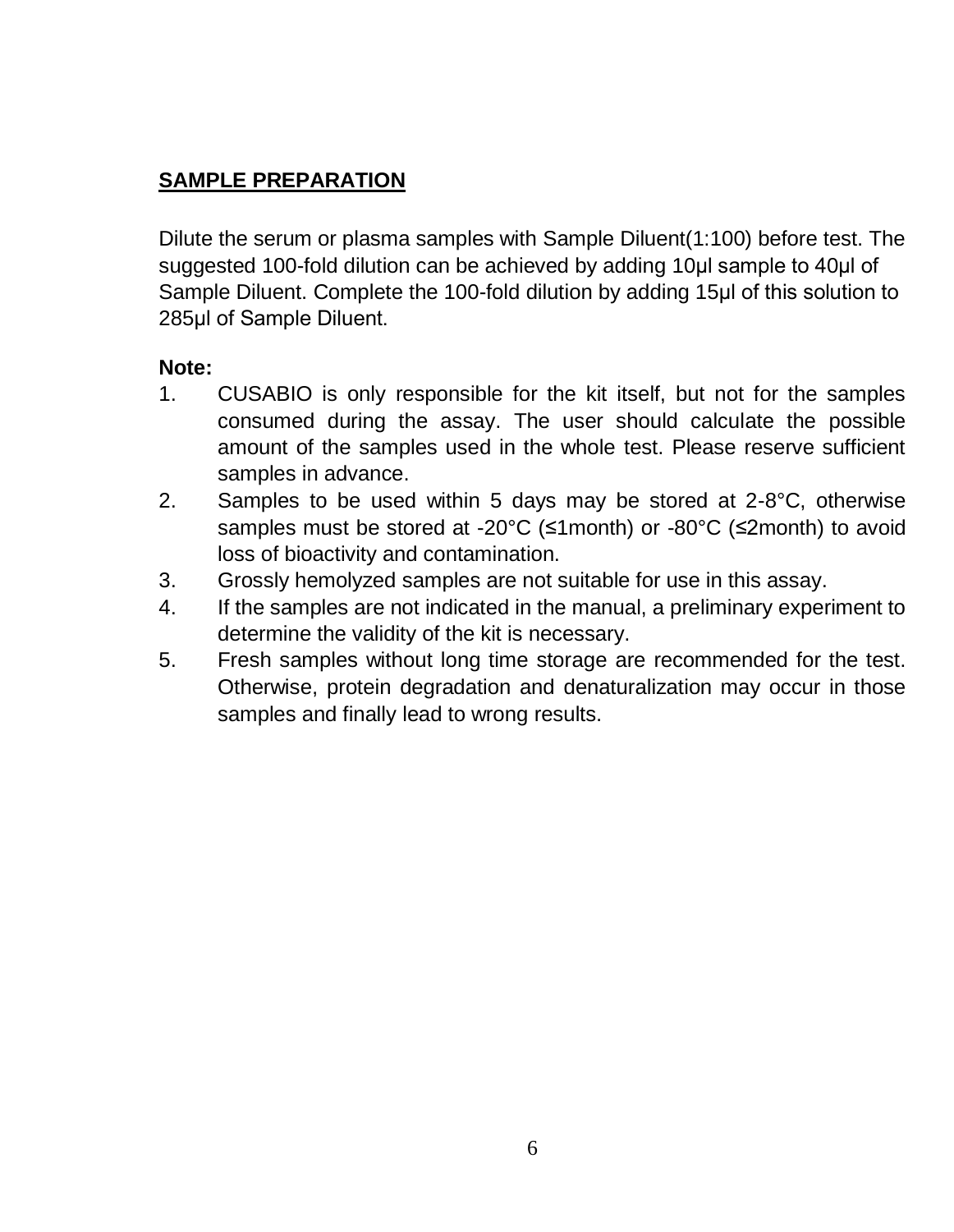## **REAGENT PREPARATION**

**Note:** 

- **Kindly use graduated containers to prepare the reagent. Please don't prepare the reagent directly in the Diluent vials provided in the kit.**
- Bring all reagents to room temperature (18-25°C) before use for 30min.
- Distilled water is recommended to be used to make the preparation for reagents. Contaminated water or container for reagent preparation will influence the detection result.
- 1. **Wash Buffer(1x)-** If crystals have formed in the concentrate, warm up to room temperature and mix gently until the crystals have completely dissolved. Dilute 20 ml of Wash Buffer Concentrate (25 x) into deionized or distilled water to prepare 500 ml of Wash Buffer (1 x).
- 2. **HRP-conjugate (1x) -** Centrifuge the vial before opening. **HRP- conjugate** requires a 100-fold dilution. A suggested 100-fold dilution is 10 μl of **HRP-conjugate** + 990 μl of **HRP- conjugate Diluent**.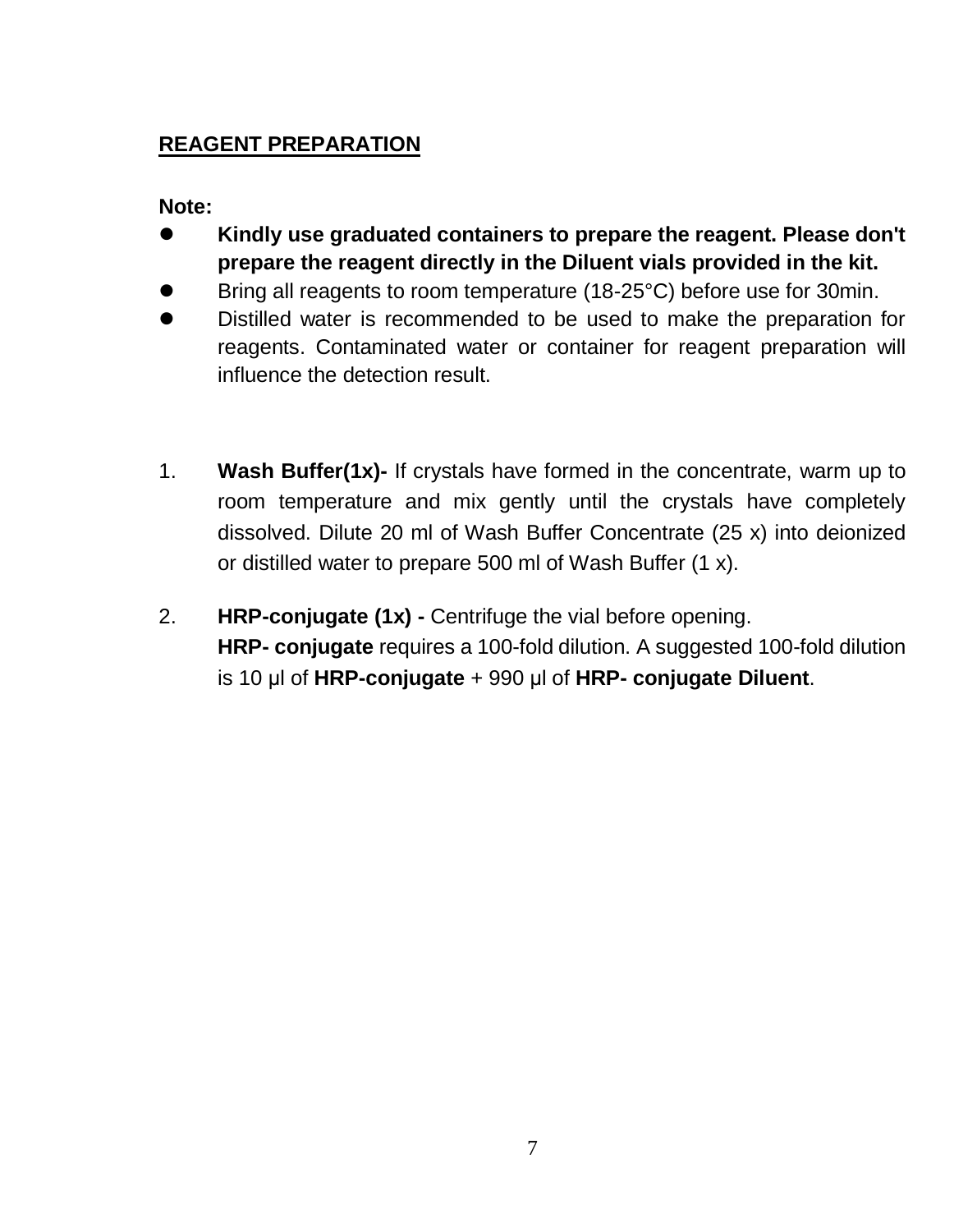### **ASSAY PROCEDURE**

**Bring all reagents and samples to room temperature before use. Centrifuge the sample again after thawing before the assay. It is recommended that all samples and controls be assayed in duplicate.** 

- 1. Prepare all reagents, and samples as directed in the previous sections.
- 2. Refer to the Assay Layout Sheet to determine the number of wells to be used and put any remaining wells and the desiccant back into the pouch and seal the ziploc, store unused wells at 4°C.
- 3. Set a Blank well without any solution.
- 4. Add 100μl of **Negative Control**, **Positive Control** or **diluted Sample** per well.
- 5. Cover with the adhesive strip provided. Incubate for 30 minutes at 37°C.
- 6. Aspirate each well and wash, repeating the process two times for a total of **three** washes. Wash by filling each well with Wash Buffer (200μl) using a squirt bottle, multi-channel pipette, manifold dispenser, or autowasher, and let it stand for 2 minutes, complete removal of liquid at each step is essential to good performance. After the last wash, remove any remaining Wash Buffer by aspirating or decanting. Invert the plate and blot it against clean paper towels.
- 7. Add 100μl of **HRP-conjugate(1×)** to each well (not to Blank!). Cover the microtiter plate with the adhesive strip. Incubate for 30 minutes at 37°C.
- 8. Repeat the aspiration/wash process for **five** times as in step 6.
- 9. Add 90μl of **TMB Substrate** to each well. Incubate for 20 minutes at 37°C. **Protect from light.**
- 10. Add 50μl of **Stop Solution** to each well, gently tap the plate to ensure thorough mixing.
- 11. Take blank well as zero, determine the optical density of each well within 10 minutes, using a microplate reader set to 450 nm.

\***Samples may require dilution. Please refer to Sample Preparation section.**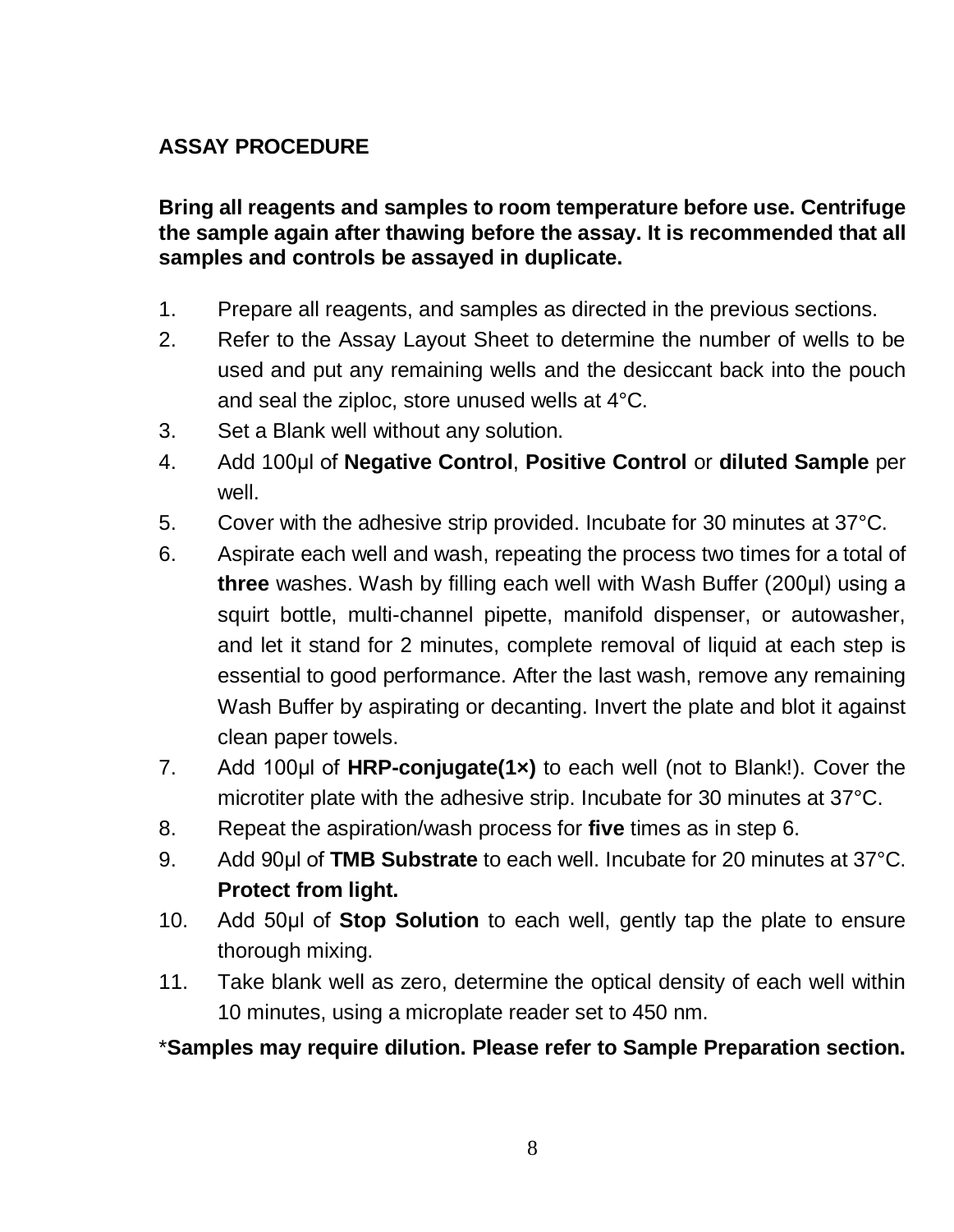Note:

- 1. The final experimental results will be closely related to validity of the products, operation skills of the end users and the experimental environments.
- 2. Samples or reagents addition: Please carefully add samples to wells and mix gently to avoid foaming. Do not touch the well wall as possible. For each step in the procedure, total dispensing time for addition of reagents or samples to the assay plate should not exceed 3 minutes. This will ensure equal elapsed time for each pipetting step, without interruption. Duplication of all specimens, although not required, is recommended. To avoid cross-contamination, change pipette tips between sample additions, and between reagent additions. Also, use separate reservoirs for each reagent.
- 3. Incubation: To ensure accurate results, proper adhesion of plate sealers during incubation steps is necessary. Do not allow wells to sit uncovered for extended periods between incubation steps. Once reagents have been added to the well strips, DO NOT let the strips DRY at any time during the assay. Incubation time and temperature must be observed.
- 4. Washing: The wash procedure is critical. Complete removal of liquid at each step is essential to good performance. After the last wash, remove any remaining Wash Solution by aspirating or decanting and remove any drop of water and fingerprint on the bottom of the plate. Insufficient washing will result in poor precision and falsely elevated absorbance reading. When using an automated plate washer, adding a 30 second soak period following the addition of wash buffer, and/or rotating the plate 180 degrees between wash steps may improve assay precision.
- 5. Controlling of reaction time: Observe the change of color after adding TMB Substrate (e.g. observation once every 10 minutes), TMB Substrate should change from colorless or light blue to gradations of blue. If the color is too deep, add Stop Solution in advance to avoid excessively strong reaction which will result in inaccurate absorbance reading.
- 6. TMB Substrate is easily contaminated. TMB Substrate should remain colorless or light blue until added to the plate. Please protect it from light.
- 7. Stop Solution should be added to the plate in the same order as the TMB Substrate. The color developed in the wells will turn from blue to yellow upon addition of the Stop Solution. Wells that are green in color indicate that the Stop Solution has not mixed thoroughly with the TMB Substrate.